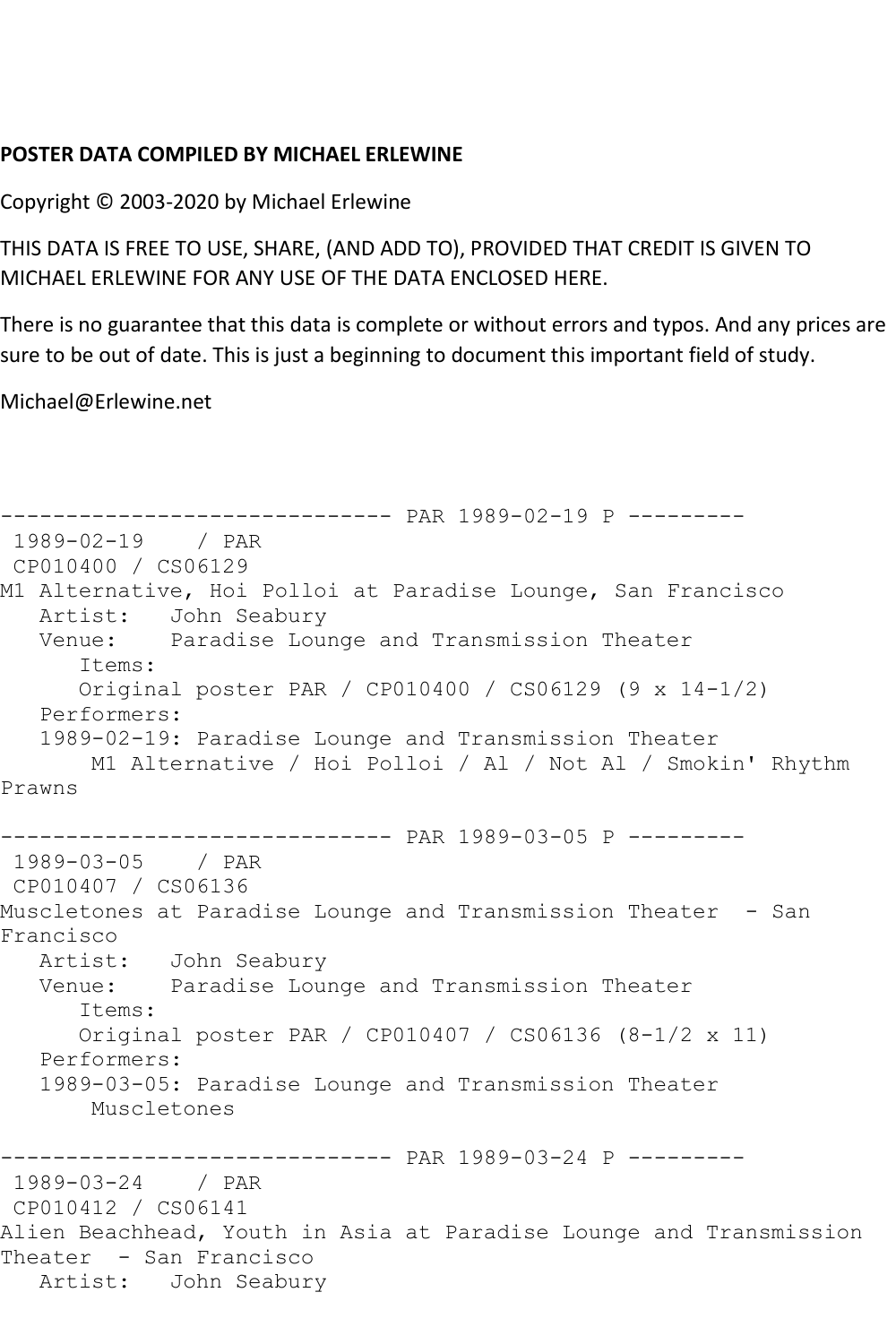Venue: Paradise Lounge and Transmission Theater Items: Original poster PAR / CP010412 / CS06141 (8-1/2 x 11) Performers: 1989-03-24: Paradise Lounge and Transmission Theater Alien Beachhead / Youth in Asia ------------------------------ PAR 1989-03-26 P --------- 1989-03-26 / PAR CP010394 / CS06123 Crucifixion of the Germ, The Idiot at Paradise Lounge, San Francisco Artist: John Seabury Venue: Paradise Lounge and Transmission Theater Items: Original poster PAR / CP010394 / CS06123 (9 x 14-1/2) Performers: 1989-03-26: Paradise Lounge and Transmission Theater Crucifixion of the Germ / Idiot / Silver Threads / Prison Train / Polymorphia ------------------------------ PAR 1989-04-18 P --------- 1989-04-18 / PAR CP010401 / CS06130 Killing Joke, Jaz Coleman at Paradise Lounge, San Francisco Artist: John Seabury<br>Venue: Paradise Lour Paradise Lounge and Transmission Theater Items: Original poster PAR / CP010401 / CS06130 (9 x 14-1/2) Performers: 1989-04-18: Paradise Lounge and Transmission Theater Killing Joke / Jaz Coleman / Gerodie / Martin Atkins ------------------------------ PAR 1989-04-23 P ---------  $1989 - 04 - 23$ CP010398 / CS06127 Sordid Humor, Hark Bait at Paradise Lounge, San Francisco Artist: John Seabury Venue: Paradise Lounge and Transmission Theater Items: Original poster PAR / CP010398 / CS06127 (9 x 14-1/2) Performers: 1989-04-23: Paradise Lounge and Transmission Theater Sordid Humor / Hark Bait / Bwana Devil / Mr. Lucky ------------------------------ PAR 1989-05-15 P --------- 1989-05-15 / PAR CP010397 / CS06126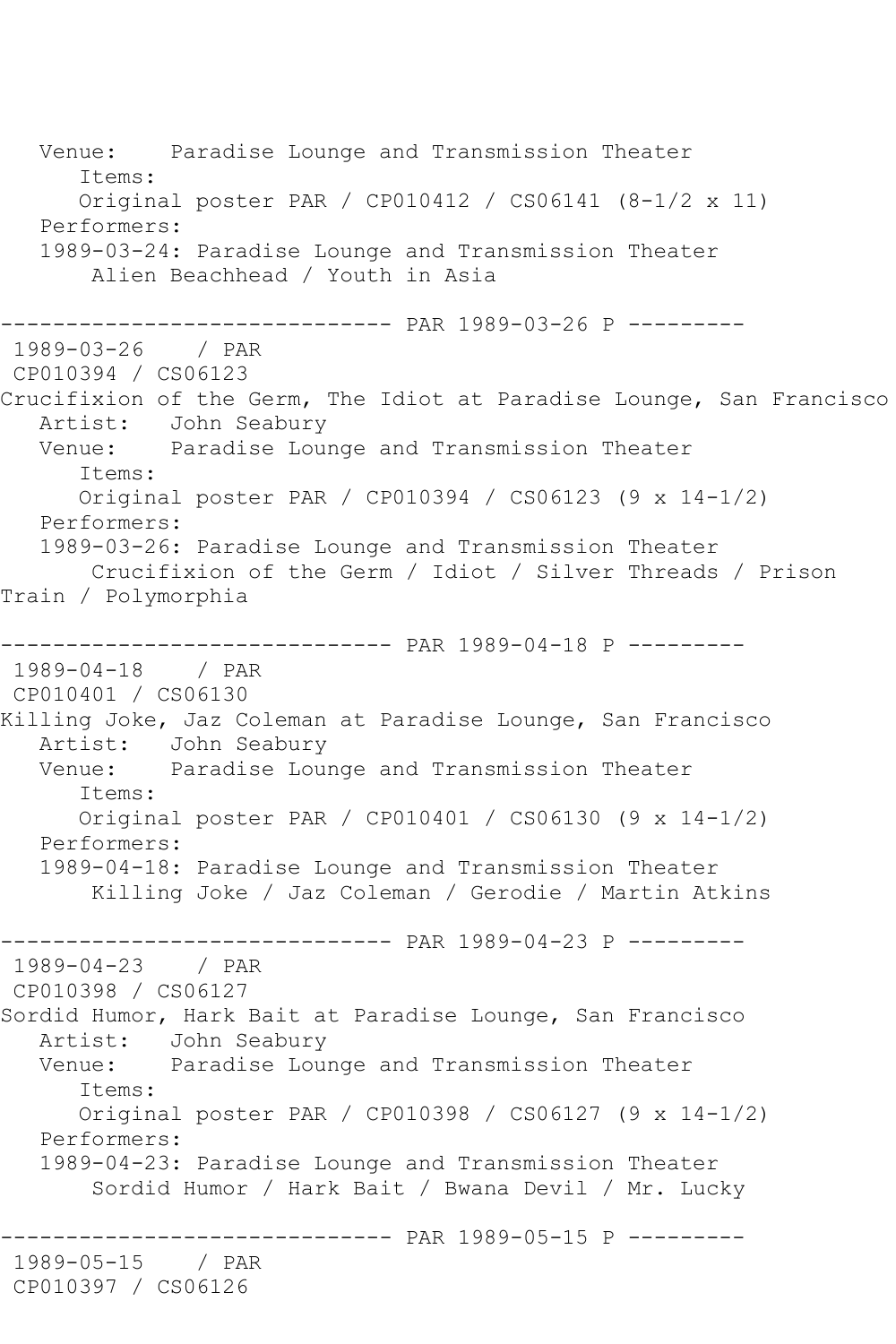Sneetches, Wonderful Broken Thing at Paradise Lounge and Transmission Theater - San Francisco Artist: John Seabury Venue: Paradise Lounge and Transmission Theater Items: Original poster PAR / CP010397 / CS06126 (9 x 14-1/2) Performers: 1989-05-15: Paradise Lounge and Transmission Theater Sneetches / Wonderful Broken Thing ------------------------------ PAR 1989-05-27 P --------- 1989-05-27 / PAR CP010393 / CS06122 Muscletones, Smokin' Rhythm Prawns at Paradise Lounge and Transmission Theater - San Francisco Artist: John Seabury Venue: Paradise Lounge and Transmission Theater Items: Original poster PAR / CP010393 / CS06122 (9 x 14-1/2) Performers: 1989-05-27: Paradise Lounge and Transmission Theater Muscletones / Smokin' Rhythm Prawns ------------------------------ PAR 1990-03-18 P --------- 1990-03-18 / PAR CP010395 / CS06124 Grotus, Trunk at Paradise Lounge and Transmission Theater - San Francisco Artist: John Seabury Venue: Paradise Lounge and Transmission Theater Items: Original poster PAR / CP010395 / CS06124 (9 x 14-1/2) Performers: 1990-03-18: Paradise Lounge and Transmission Theater Grotus / Trunk / Swirl Happy ------------------------------ PAR 1993-07-11 H --------- 1993-07-11 / PAR CP010459 / CS06188 Extruders at Paradise Lounge and Transmission Theater - San Francisco Artist: John Seabury Venue: Paradise Lounge and Transmission Theater Items: Handbill PAR / CP010459 / CS06188 (5-1/2 x 8-1/2) Performers: 1993-07-11: Paradise Lounge and Transmission Theater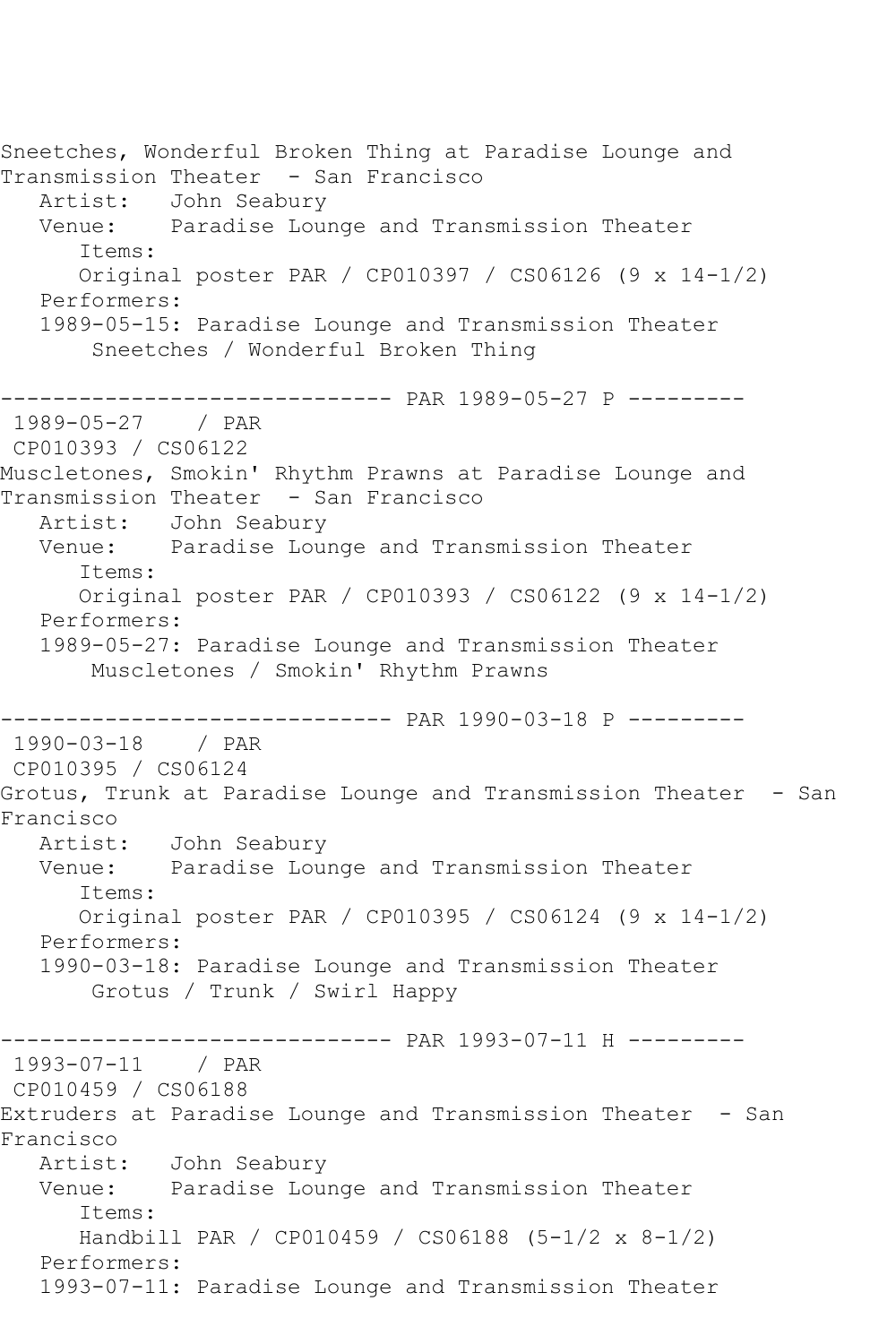Extruders

------------------------------ PAR 1993-07-11 P --------- 1993-07-11 / PAR CP010472 / CS06201 Extruders at Paradise Lounge and Transmission Theater - San Francisco John Seabury Venue: Paradise Lounge and Transmission Theater Items: Original poster PAR / CP010472 / CS06201 (4 x 6) Performers: 1993-07-11: Paradise Lounge and Transmission Theater Extruders ------------------------------ PAR 1993-10-10 C --------- 1993-10-10 / PAR CP010460 / CS06189 Extruders, Shine at Paradise Lounge and Transmission Theater - San Francisco John Seabury Venue: Paradise Lounge and Transmission Theater Items: Postcard PAR / CP010460 / CS06189 (5-1/2 x 8-1/2) Performers: 1993-10-10: Paradise Lounge and Transmission Theater Extruders / Shine / Touchie Feelie ------------------------------ PAR 1993-10-10 C --------- 1993-10-10 / PAR CP010473 / CS06202 Extruders at Paradise Lounge and Transmission Theater - San Francisco John Seabury Venue: Paradise Lounge and Transmission Theater Items: Postcard PAR / CP010473 / CS06202 (4 x 6) Performers: 1993-10-10: Paradise Lounge and Transmission Theater Extruders ------------------------------ PAR 1994-01-31 C --------- 1994-01-31 / PAR CP010455 / CS06184 Extruders at Paradise Lounge and Transmission Theater - San Francisco Artist: John Seabury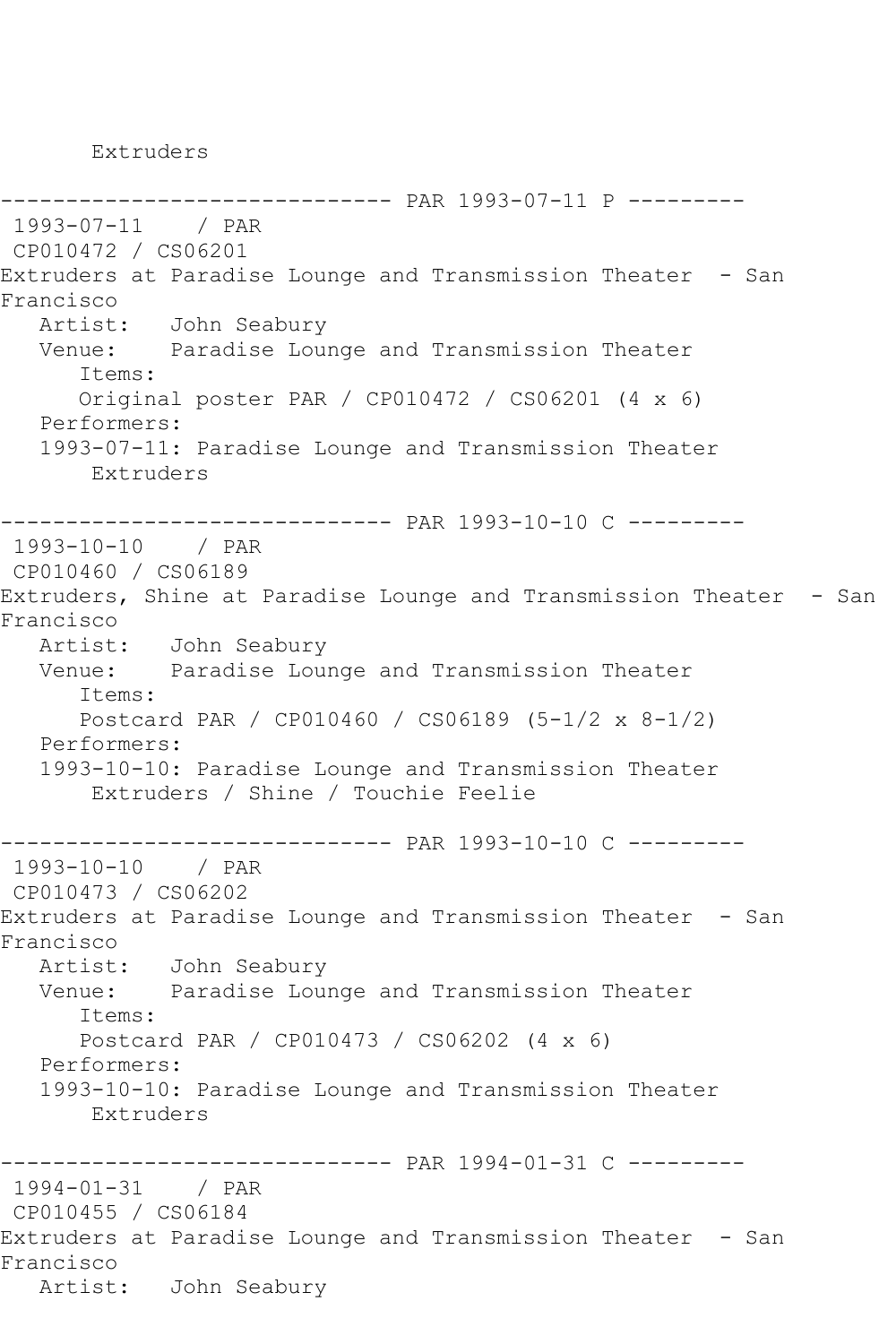Venue: Paradise Lounge and Transmission Theater Items: Postcard PAR / CP010455 / CS06184 (5-1/2 x 8-1/2) Performers: 1994-01-31: Paradise Lounge and Transmission Theater Extruders ------------------------------ PAR 1994-02-14 P --------- 1994-02-14 / PAR CP010603 / CS06640 Stone Fox at Paradise Lounge, San Francisco Artist: Ron Donovan<br>Venue: Paradise Lor Paradise Lounge and Transmission Theater Promoter: DNA Lounge Items: Original poster PAR / CP010603 / CS06640 Performers: 1994-02-14: Paradise Lounge and Transmission Theater Stone Fox 1994-01-27: Paradise Lounge and Transmission Theater Stone Fox 1994-03-06: Stone Fox ------------------------------ PAR 1994-05-12 P-1 --------- 1994-05-12 / PAR CP004434 / CD05605 Fast Planet (aka the Seeds) at Paradise Lounge, San Francisco Artist: Jim Phillips Venue: Paradise Lounge and Transmission Theater Items: Original poster PAR Edition 1 / CP004434 / CD05605 Performers: 1994-05-12: Paradise Lounge and Transmission Theater Fast Planet (aka the Seeds) ------------------------------ PAR 1995-08-19 P --------- 1995-08-19 / PAR CP010733 / CS06770 Extra Fancy, Apple Pork Four at Paradise Lounge and Transmission Theater - San Francisco Artist: Psychic Sparkplug Venue: Paradise Lounge and Transmission Theater Items: Original poster PAR / CP010733 / CS06770 Performers: 1995-08-19: Paradise Lounge and Transmission Theater Extra Fancy / Apple Pork Four / Creeps in Exile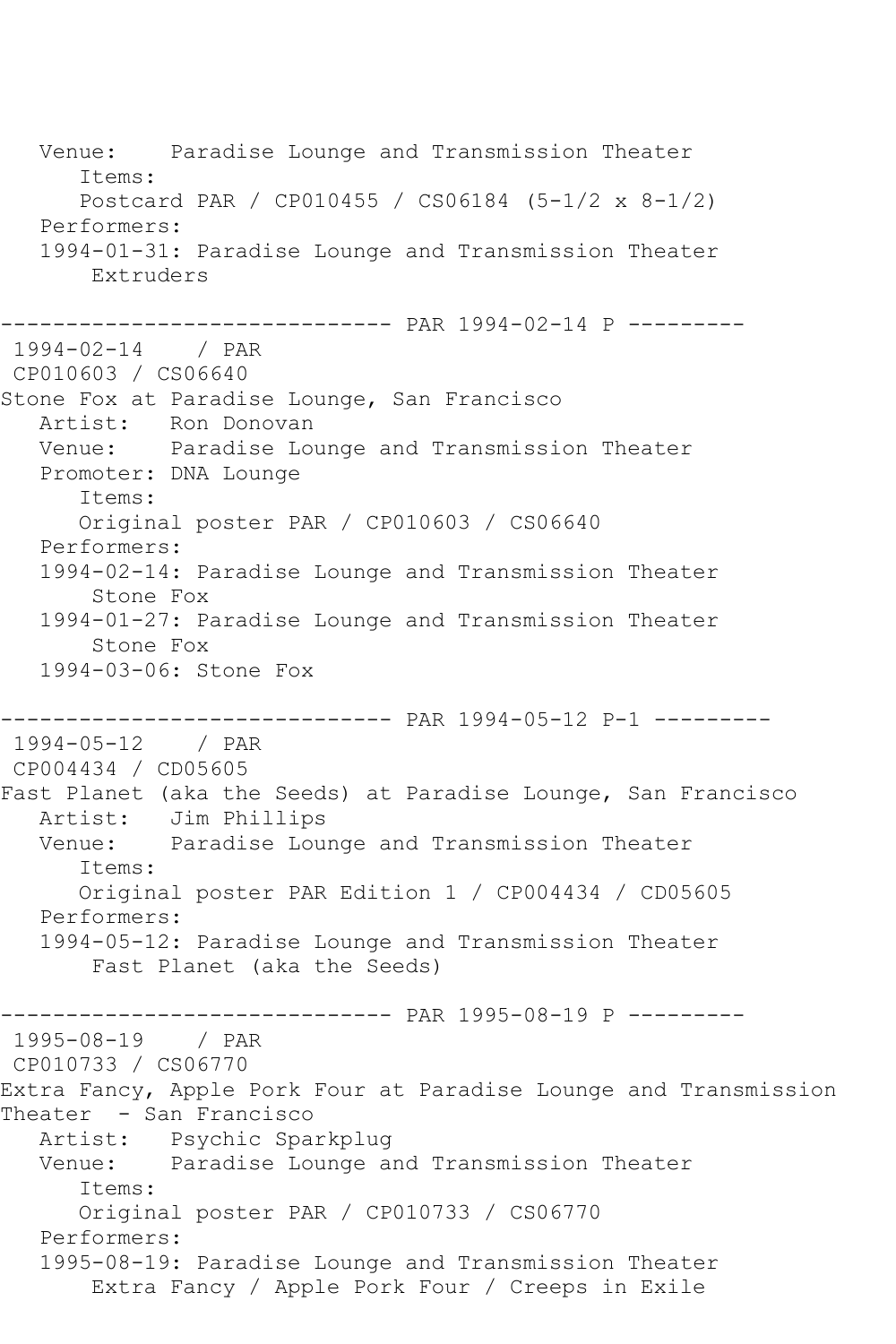------------------------------ PAR 1996-06-01 P --------- 1996-06-01 / PAR CP010700 / CS06737 Pearl Harbor, Count Backwards at Paradise Lounge and Transmission Theater - San Francisco Artist: Chuck Sperry Venue: Paradise Lounge and Transmission Theater Items: Original poster PAR / CP010700 / CS06737 Performers: 1996-06-01: Paradise Lounge and Transmission Theater Pearl Harbor / Count Backwards / Demonics ------------------------------ PAR 1997-05-05 P --------- 1997-05-05 / PAR CP010522 / CS06559 Me First and the Gimme Gimmes, The Demonics at Paradise Lounge, San Francisco Artist: Chuck Sperry Venue: Paradise Lounge and Transmission Theater Promoter: Firehouse Items: Original poster PAR / CP010522 / CS06559 Performers: 1997-05-05: Paradise Lounge and Transmission Theater Me First and the Gimme Gimmes / Demonics ------------------------------ PAR 1997-06-07 P --------- 1997-06-07 / PAR CP010648 / CS06685 Incredibly Strange Wrestling, Demented at Paradise Lounge and Transmission Theater - San Francisco Artist: Chuck Sperry Venue: Paradise Lounge and Transmission Theater Items: Original poster PAR / CP010648 / CS06685 Performers: 1997-06-07: Paradise Lounge and Transmission Theater Incredibly Strange Wrestling / Demented / Are Go! / Count Backwards / Calavera / Demonics / Mutilators / Throw Rag ------------------------------ PAR 1997-08-16 P --------- 1997-08-16 / PAR CP010656 / CS06693 Incredibly Strange Wrestling, Bomboras at Paradise Lounge and Transmission Theater - San Francisco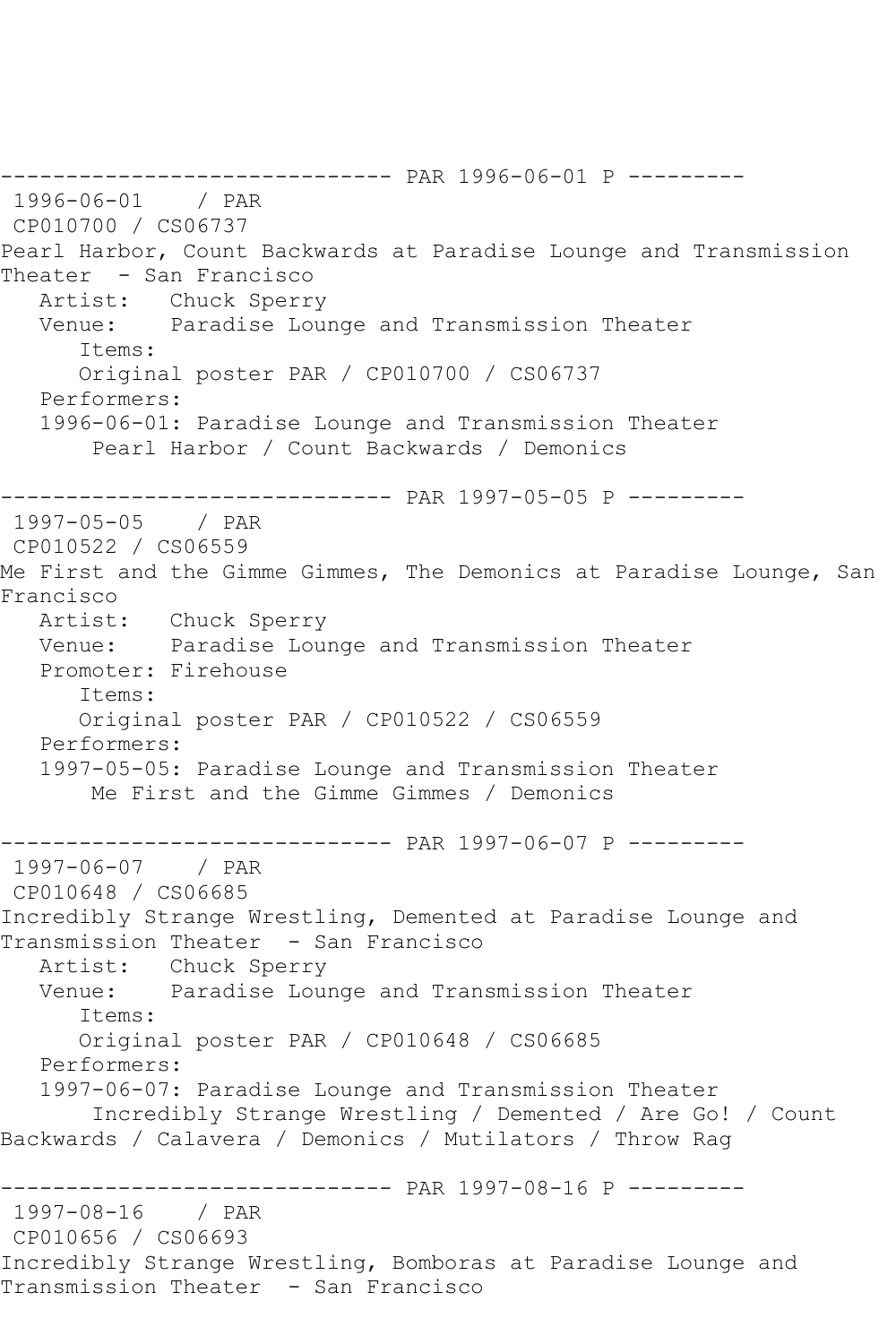Artist: Chuck Sperry Venue: Paradise Lounge and Transmission Theater Items: Original poster PAR / CP010656 / CS06693 Performers: 1997-08-16: Paradise Lounge and Transmission Theater Incredibly Strange Wrestling / Bomboras / Invisible Men / Ghastly Ones / Hellbillies / Crosstops / Count Dante / Orixa ------------------------------ PAR 1997-09-12 P --------- 1997-09-12 / PAR CP010655 / CS06692 Incredibly Strange Wrestling, Supersuckers at Paradise Lounge and Transmission Theater - San Francisco Artist: Chuck Sperry Venue: Paradise Lounge and Transmission Theater Items: Original poster PAR / CP010655 / CS06692 Performers: 1997-09-12: Paradise Lounge and Transmission Theater Incredibly Strange Wrestling / Supersuckers / Neptunas / Donnas / Defiant Ones ------------------------------ PAR 1997-10-24 P --------- 1997-10-24 / PAR CP010544 / CS06581 Me First and the Gimme Gimmes, Calvin Krime at Paradise Lounge and Transmission Theater - San Francisco Artist: Chuck Sperry Venue: Paradise Lounge and Transmission Theater Promoter: Firehouse Items: Original poster PAR / CP010544 / CS06581 Performers: 1997-10-24: Paradise Lounge and Transmission Theater Me First and the Gimme Gimmes / Calvin Krime / Demonics / Harvey Sid Fisher / Hi Fi and the Roadburners / Freedom Fighters ------------------------------ PAR 1997-12-31 P --------- 1997-12-31 / PAR CP010653 / CS06690 Incredibly Strange Wrestling, Mike Watt at Paradise Lounge and Transmission Theater - San Francisco Artist: Chuck Sperry Venue: Paradise Lounge and Transmission Theater Items: Original poster PAR / CP010653 / CS06690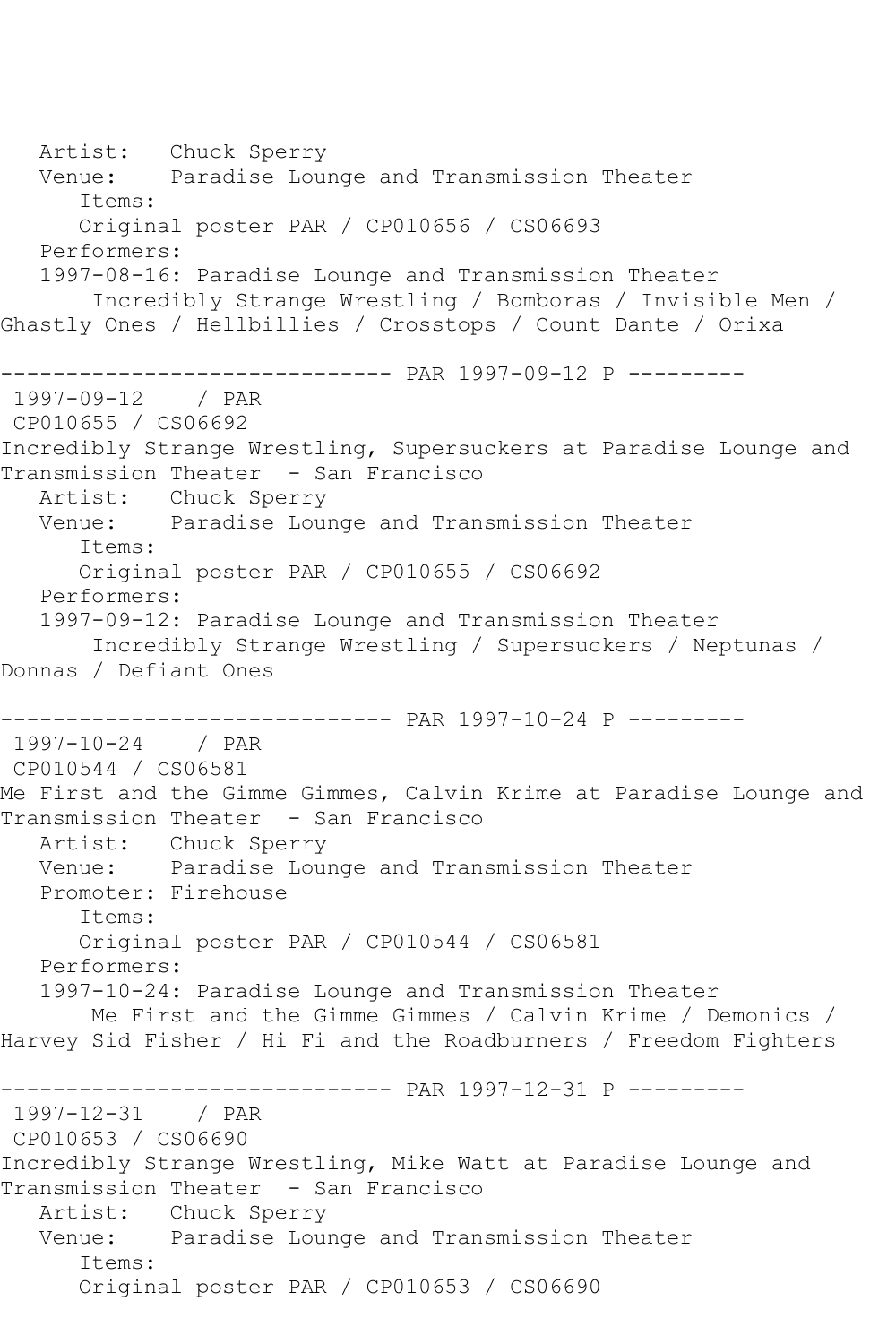```
 Performers:
   1997-12-31: Paradise Lounge and Transmission Theater
        Incredibly Strange Wrestling / Mike Watt / Henchmen / Aint / 
Bomboras / Hi-Fives / Weaklings
------------------------------ PAR 1998-03-14 P ---------
1998-03-14 / PAR 
CP010661 / CS06698
Incredibly Strange Wrestling, Gas Huffer at Paradise Lounge and 
Transmission Theater - San Francisco
 Artist: Chuck Sperry
 Venue: Paradise Lounge and Transmission Theater
      Items:
      Original poster PAR / CP010661 / CS06698
   Performers:
   1998-03-14: Paradise Lounge and Transmission Theater
        Incredibly Strange Wrestling / Gas Huffer / Los Fuckers / Los 
Infernos / Bleeders / Slenders / Phoenix / Thunderstone
------------------------------ PAR 1998-04-11 P ---------
1998-04-11 / PAR 
CP010509 / CS06546
Liar at Paradise Lounge and Transmission Theater - San Francisco
   Artist: Ron Donovan
   Venue: Paradise Lounge and Transmission Theater
   Promoter: Firehouse
      Items:
      Original poster PAR / CP010509 / CS06546
   Performers:
   1998-04-11: Paradise Lounge and Transmission Theater
       Various venues
       Liar
   1998-04-17: Molly Malones
   1998-04-19: Mint
   1998-04-22: Sweetwater, Mill Valley
   1998-04-24: Blue Lamp
   1998-04-25: Maritime Hall
    ------------------------------ TRAT 1998-05-23 P ---------
1998-05-23 / TRAT 
CP010638 / CS06675
```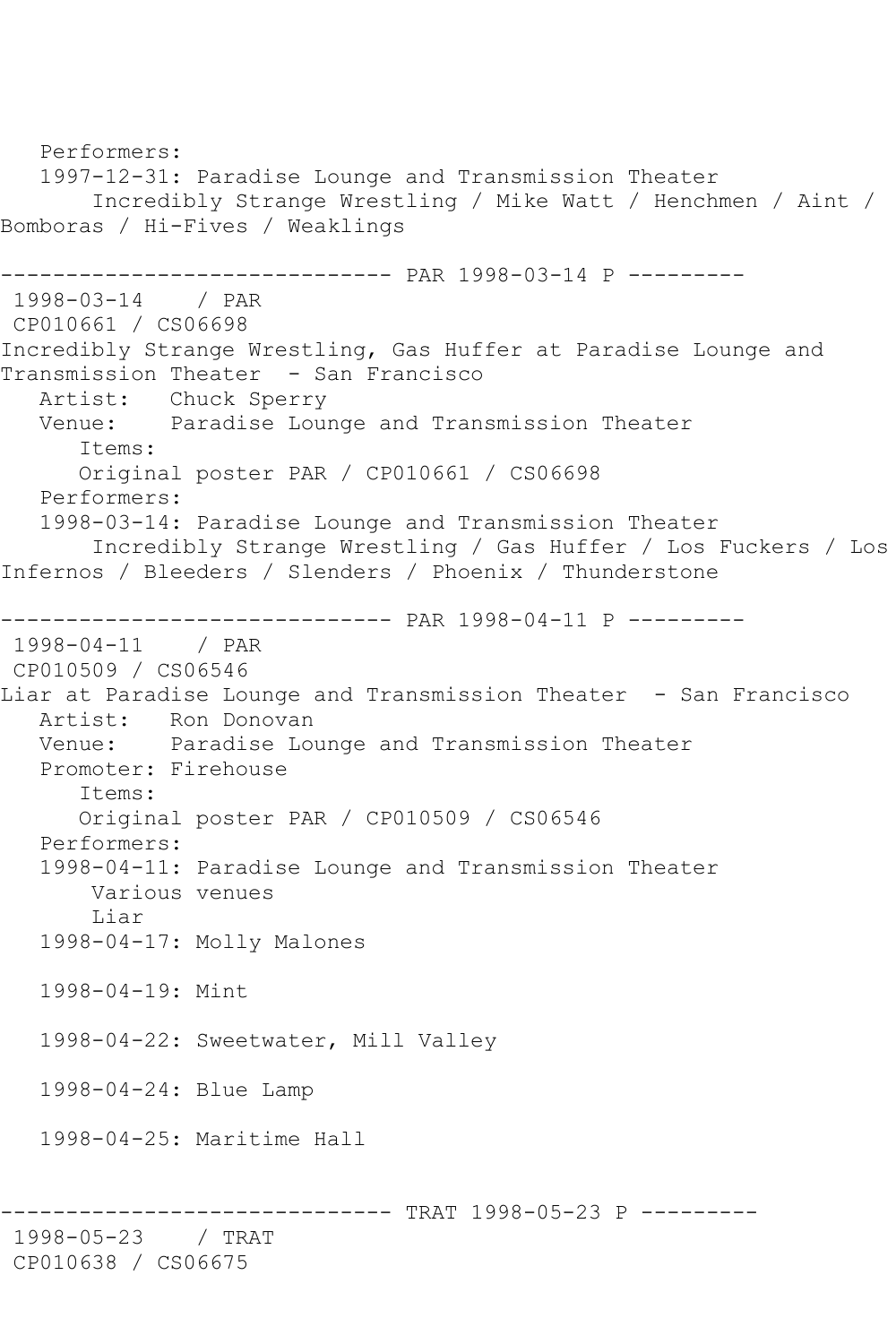Incredibly Strange Wrestling, Humpers at Transmission Theater - San Francisco, CA Artist: Chuck Sperry Venue: Transmission Theater Items: Original poster TRAT / CP010638 / CS06675 Performers: 1998-05-23: Transmission Theater Paradise Lounge and Transmission Theater Incredibly Strange Wrestling / Humpers / Bimbo Toolshed / 440 Six-Pack / Glen Meadmore / Ralph Jean / Lucky Thirteen ------------------------------ PAR 1998-06-20 P --------- 1998-06-20 / PAR CP010654 / CS06691 Incredibly Strange Wrestling, Deadbolt at Paradise Lounge and Transmission Theater - San Francisco Notes: This item appears in the book 'The Art of Modern Rock' as AMR # 486.8 Artist: Chuck Sperry Venue: Paradise Lounge and Transmission Theater Items: Original poster PAR / CP010654 / CS06691 Performers: 1998-06-20: Paradise Lounge and Transmission Theater Incredibly Strange Wrestling / Deadbolt / Bomboras / Bay Bombers / Plan 9 / F-Hole / TCB / Meri St. Mary ------------------------------ PAR 1998-08-08 P --------- 1998-08-08 / PAR CP010782 / CS06819 Incredibly Strange Wrestling, Fastbacks at Paradise Lounge and Transmission Theater - San Francisco Artist: Chuck Sperry Venue: Paradise Lounge and Transmission Theater Items: Original poster PAR / CP010782 / CS06819 Performers: 1998-08-08: Paradise Lounge and Transmission Theater Incredibly Strange Wrestling / Fastbacks / Dragons / 10 Minute Warning / Los Mex Pistols / Nads ------------------------------ PAR 1998-10-09 P-1 --------- 1998-10-09 / PAR CP003271 / AF19981009 Electric Frankenstein at Paradise Lounge, San Francisco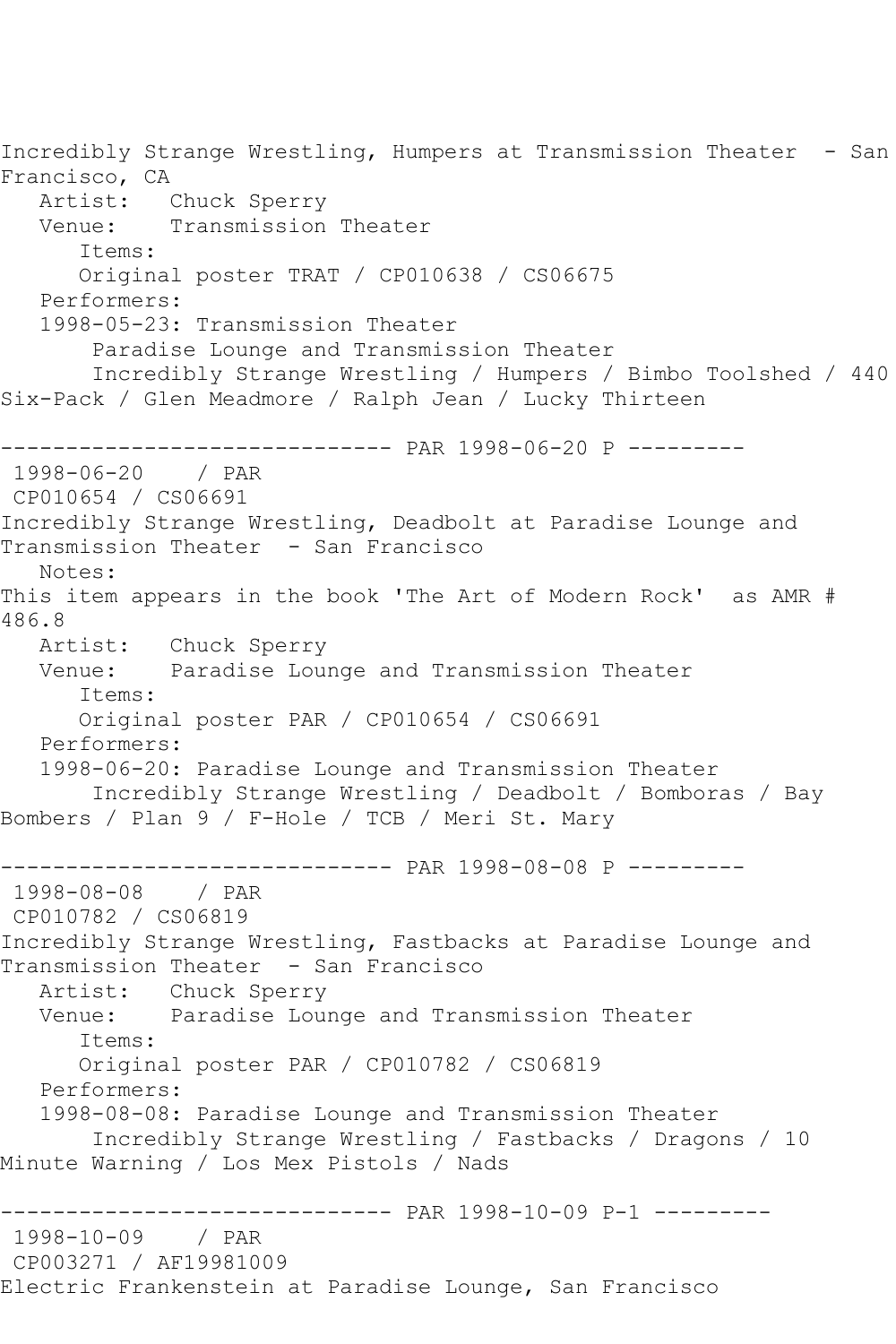Artist: Alan Forbes Venue: Paradise Lounge and Transmission Theater Items: Original poster PAR Edition 1 / CP003271 / AF19981009 PAR / NONE / AF1998100 Performers: 1998-10-09: Paradise Lounge and Transmission Theater Electric Frankenstein ------------------------------ PAR 1998-10-17 C --------- 1998-10-17 / PAR CP010474 / CS06203 Psycotic Pineapple at Paradise Lounge and Transmission Theater - San Francisco Artist: John Seabury Venue: Paradise Lounge and Transmission Theater Items: Postcard PAR / CP010474 / CS06203 (4 x 6) Performers: 1998-10-17: Paradise Lounge and Transmission Theater Psycotic Pineapple ------------------------------ PAR 1999 P --------- / PAR CP010399 / CS06128 Pynotics at Paradise Lounge and Transmission Theater - San Francisco John Seabury Venue: Paradise Lounge and Transmission Theater Items: Original poster PAR / CP010399 / CS06128 (8-1/2 x 11) Performers: 1999: Paradise Lounge and Transmission Theater Pynotics ------------------------------ PAR 1999-03-12 P-1 --------- 1999-03-12 / PAR CP005734 / CP00983 Wayne Kramer, Streetwalkin Cheetahs at Paradise Lounge, San Francisco Notes: 4-color silkscreen, printed by S.F. Art Lab, signed edition of 400, co-publihsed by Grimshaw and Alan Forbes. Private Notes: Grimshaw Artist: Gary Grimshaw Venue: Paradise Lounge and Transmission Theater Items: Original poster PAR Edition 1 / CP005734 / CP00983 (15 x 26)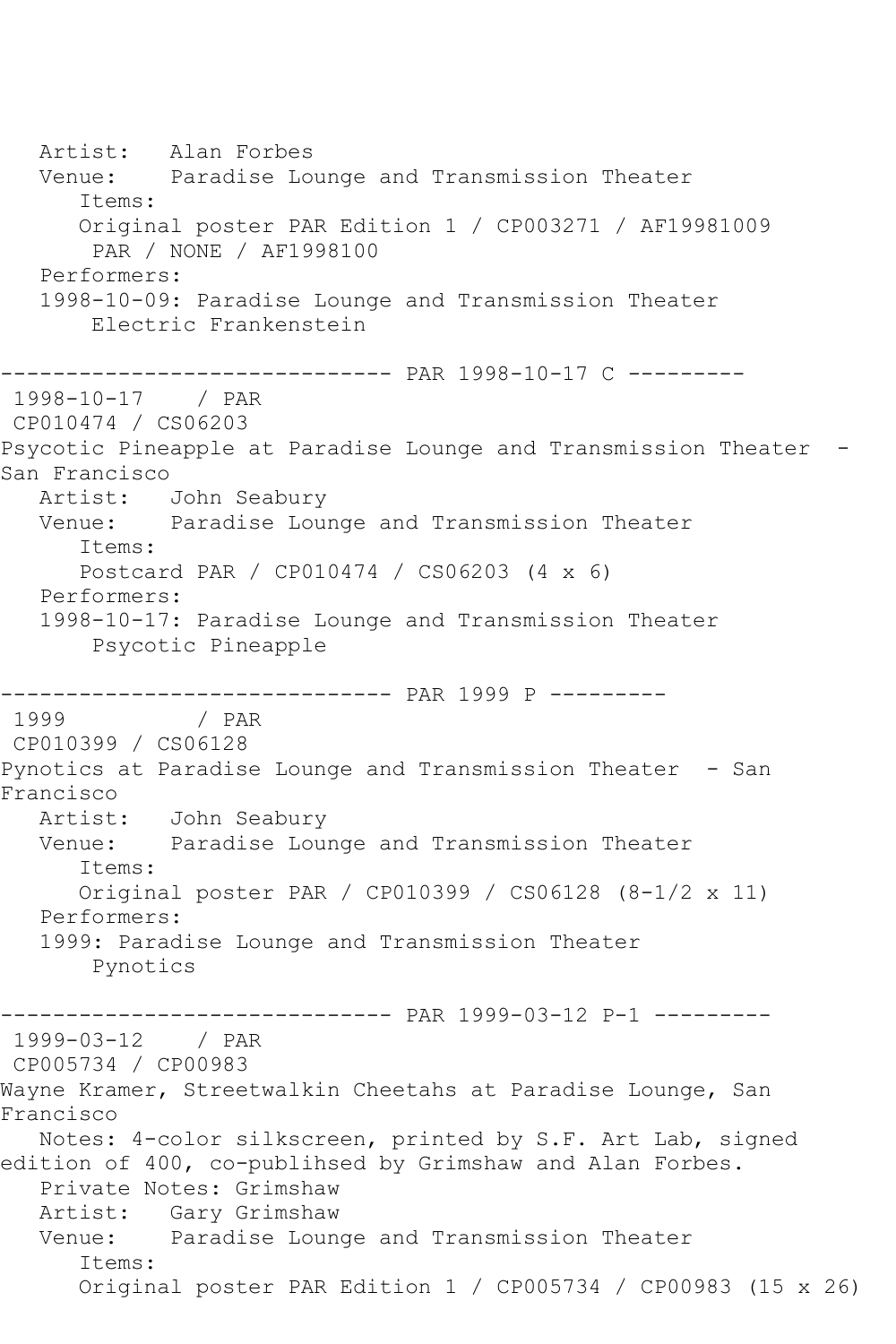Price: 35.00 Original poster PAR Edition 1 / CP008042 / CP03287 Original poster PAR Edition 1 / CP005728 / CP00977 Handbill PAR Edition 1 / CP007974 / CP03218 (3-7/8 x 6-7/8) Price: 10.00 PAR / CP003275 / AF19990312 PAR / CP014109 / MAH235 Performers: 1999-03-12: Paradise Lounge and Transmission Theater Wayne Kramer / Streetwalkin Cheetahs / Bellrays / Amanita -------------------- PAR 19zz-02-22 P-1 ---------<br>2 / PAR  $19zz-02-22$ CP014301 / MARM105 Jojo at Paradise Lounge, San Francisco Venue: Paradise Lounge and Transmission Theater Items: Original poster PAR Edition 1 / CP014301 / MARM105 Performers: 19zz-02-22: Paradise Lounge and Transmission Theater Jojo ------------------------------ PAR 19zz-05-11 P-1 --------- 19zz-05-11 / PAR CP014094 / MAH218 Oats, Spit Muffins at Paradise Lounge, San Francisco Event: Come Soak in the LSD Sprinkler Venue: Paradise Lounge and Transmission Theater Items: Original poster PAR Edition 1 / CP014094 / MAH218 Performers: 19zz-05-11: Paradise Lounge and Transmission Theater Oats / Spit Muffins / Fantasy ------------------------------ PAR 19zz-09-21 P-1 --------- 19zz-09-21 / PAR CP014724 / MARM539 Jojo at Paradise Lounge, San Francisco Venue: Paradise Lounge and Transmission Theater Items: Original poster PAR Edition 1 / CP014724 / MARM539 Performers: 19zz-09-21: Paradise Lounge and Transmission Theater Jojo ------------------------------ PAR 2000-09-08 P-1 --------- 2000-09-08 / PAR